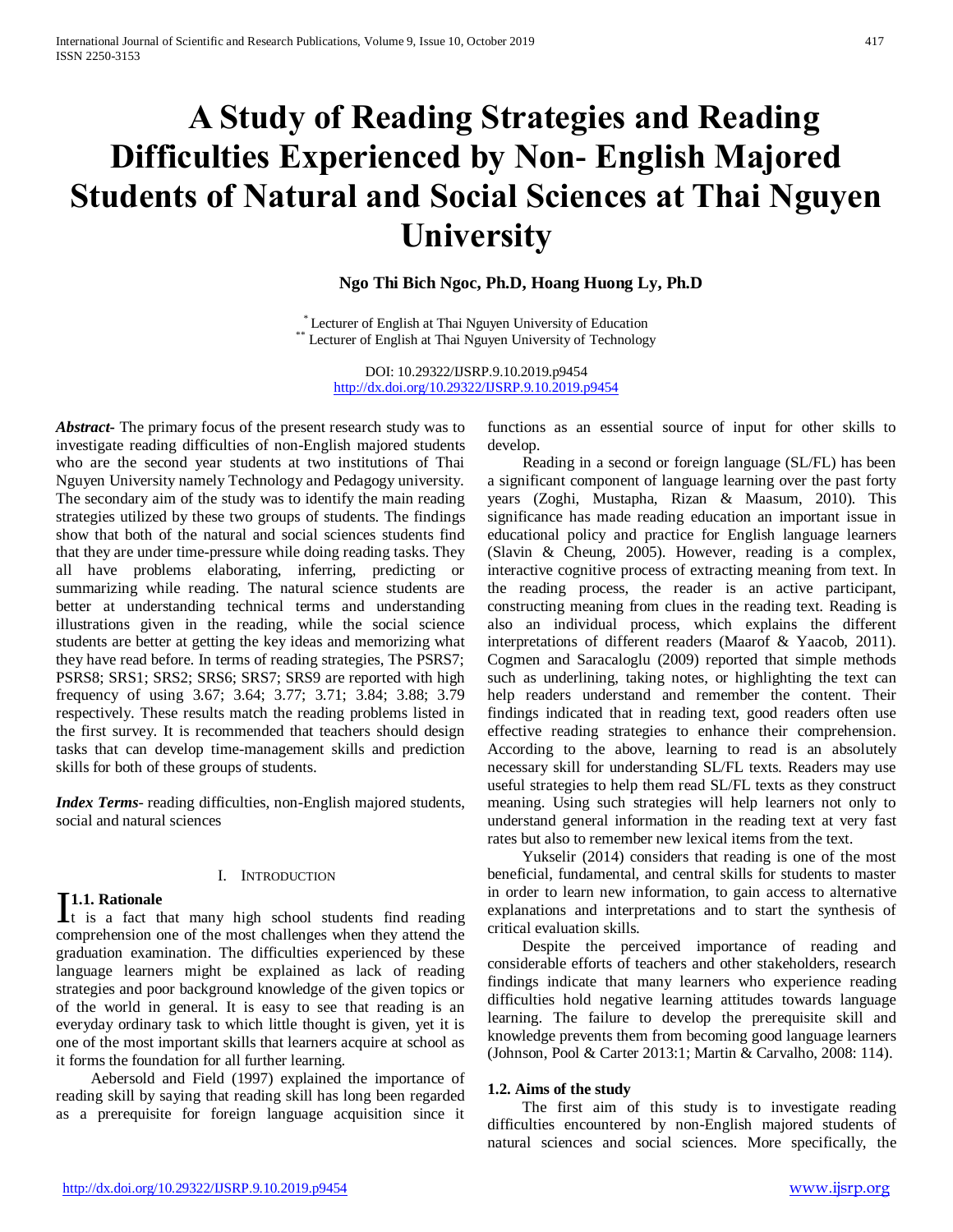research aims to investigate whether the reading difficulties similar or different between students of different majors, in this study they are natural and social sciences students. The second aim of the study is to find out reading strategies mostly used by these groups of students.

 The findings from the study can be used as a guideline for teachers to focus on drills that can deal with reading difficulties encountered by their students. Besides, the finding will also help teachers to select appropriate reading strategies to improve reading ability for their students.

## **1.3. Research question**

 With the above stated aims, the study focuses on finding the answers for the following research questions:

- *(1) What reading difficulties are experienced by non-English majored students of natural and social sciences?*
- *(2) Which reading strategies are mostly used by students of natural sciences and social sciences?*

## II. A REVIEW OF RELATED LITERATURE

## **2.1. Definitions of reading**

 Reading is definitely an important skill for academic contexts but what is the appropriate definition of the word "reading"? Foreign language reading research has gained specific attention since the late seventies (Clarke and Silberstein, 1977; Widdowson, 1978). Before that time, foreign language reading was usually linked with oral skills and viewed as a rather passive, bottom-up process which largely depended on the decoding proficiency of readers. The decoding skills that readers used were usually described in hierarchical terms starting from the recognition of letters, to the comprehension of words, phrases, clauses, sentences and paragraphs. In other words, it is a gradual linear building up of meaning from the smaller units to the larger chunks of text. The common assumption that reading theorists had about foreign language reading was that the higher the foreign language proficiency of readers, the better their reading skills were. Knowledge of the foreign culture was also an important factor that enabled foreign readers to arrive at the intended meaning of texts (Fries, 1972; Lado, 1964; Rivers, 1968). Reading thus involves two main processes as suggested by Lunzer and Dolan.

 Grable (1991) defines reading as an "interactive" process between a reader and a text which leads to automaticity or (reading fluency). In this process, the reader interacts dynamically with the text as he/she tries to elicit the meaning and where various kinds of knowledge are being used: linguistic or systemic knowledge (through bottom-up processing) as well as schematic knowledge (through top-down processing).

 According to Pang, Elizabeth, Muaka, Angaluki, Bernhardt, Elizabeth B, Kamil, Michael L. (2003), reading is about understanding written texts. It is a complex activity that involves both perception and thought. Reading consists of two related processes: word recognition and comprehension. Word recognition refers to the process of perceiving how written symbols correspond to one's spoken language. Comprehension is the process of making sense of words, sentences and connected text. Readers typically make use of background knowledge,

vocabulary, grammatical knowledge, experience with text and other strategies to help them understand written text.

## **2.2. The comprehension process**

 Reading comprehension is a psychological process which occurs in the mind. The mental process is invisible. This invisibility makes it difficult for the researcher to provide a concrete and clear definition. Kintsch (1998) describes comprehension as occurring "when and if the elements that enter into the process achieve a stable state in which the majority of elements are meaningfully related to one another and other elements that do not fit the pattern of the majority are suppressed" (p.4). In commonsense terms, the mental elements can be readers' prior knowledge, concepts, images or emotions. With the schematic processing perspective held by Johnston (1983: 17), reading comprehension can be defined as follows:

 Reading comprehension is considered to be a complex behavior which involves conscious and unconscious use of various strategies, including problem-solving strategies, to build a model of the meaning which the writer is assumed to have intended. The model is constructed using schematic knowledge structures and the various cue systems which the writer has given (e.g., words, syntax macrostructures, social information) to generate hypotheses which are tested using various logical and pragmatic strategies. Most of this model must be inferred, since text can never be fully explicit and, in general, very little of it is explicit because even the appropriate intentional and extensional meanings of words must be inferred from their context.

 For Johnston (1983), reading comprehension can mean the reader's comprehension of the text results from using different strategies consciously and unconsciously and is evoked by various knowledge sources. Johnston (1983) discusses using strategies to comprehend the text and he emphasizes examining the process of comprehension. Another view of reading comprehension focusing on the result rather than the process can also be added for this current study. The result of reading comprehension may show what the reader understands from a text, what he/she fails to understand from a text, and how he/she transacts with the text.

 Gunderson (1995: 27) differentiates three levels of comprehension including "literal or detail, inferential, and critical and evaluative, sometimes called applicative". Gunderson (1995) provides explanations for the three levels of comprehension: literal-level comprehension requires little more than simple memory work and the remembering of details from the text; inferential-level comprehension involves "readers in thinking about what they've read and coming to conclusions that go beyond the information given in the text" (p.31); at critical and evaluative-level comprehension, readers are able to "evaluate whether a text is valid and expresses opinion rather than fact, as well as apply the knowledge gained from the text in other situations" (p.28). This study, following Gunderson's (1995) suggestion, avoids focusing on literal-level comprehension as the end goal of the study but rather intends to set up an EFL reading program which may "excite students and nurture their ability to use language in creative and meaningful ways" (Gunderson, 1995: 43)

## **2.3. Reading comprehension models**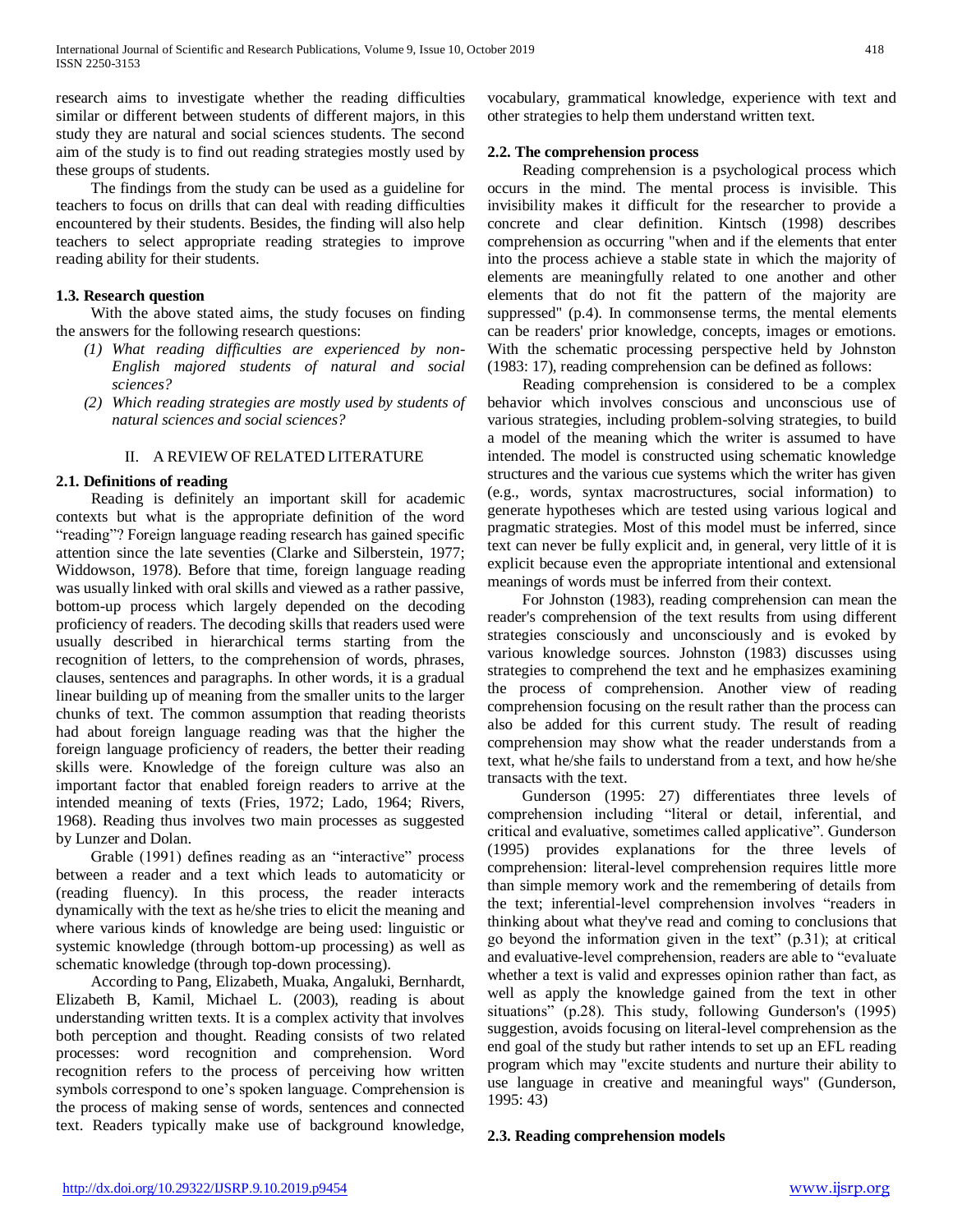## *2.3.1. Bottom-up reading model*

 Bottom-up approaches to reading include the assumption that reading begins with print and proceeds systematically from letters to words to phrase to sentence to meaning (Clay, 1972; Downing, 1984; La Berge & Samuels, 1974). Bottom-up models suggest that "a reader starts with smaller elements of language (such as letters and words) and goes up to larger portions and meaning" (McCormick, S., 2003: 20). Bottom-up models operate on the principle that the written text is hierarchically organized on the letters, words and word groups, and that the reader first processes the smallest linguistic unit, gradually compiling the smaller units to decipher and comprehend the higher units, such as sentence syntax. A bottom-up reading model emphasizes a single-direction, part-to-whole process of text comprehension.

 In a bottom-up model, the written or printed text plays an important role in leading the reader. As McCormick (1988) mentions "the meaning of the text is expected to come naturally as the code is broken based on the reader's prior knowledge of words, their meanings and the syntactical patterns of his language" (p. 2). Reading is driven by a process that results in meaning. Gove, M. K. (1983: 263) describes the bottom-up strategy clearly:

 (a) readers must recognize each word in a selection to comprehend the selection; (b) readers should give primary emphasis to word and sound1letter cues in identifying unrecognized words; (c) reading acquisition requires a mastery of a series of word recognition skills; (d) letters, letter/sound relationships, and words should receive primary emphasis in instruction; (e) accuracy in recognizing words is significant; and (f) knowledge of discrete sub-skills is important

 A bottom-up reading model describes "the processing of text by our brain as occurring in separate, sequential (or 'serial') steps one after another, with no immediate interaction among the steps" (McCormick, S., 2003: 20). It is concentrated on a singledirection of processing a text and it proceeds from part to whole. For La Berge and Samuels (1974), a reading process starts from visual information which is then transformed through a series of stages inclusive of visual, phonological and episodic memory systems, and ends when it is finally comprehended in the semantic system. The bottom-up model puts much emphasis on the reader's lower levels of knowledge, such as the meanings of words and the syntactic patterns of the language which are the major components in initial stages of the perceptual process. "The meaning of the text is expected to come naturally as the code is broken based on the reader's prior knowledge of words, their meaning, and the syntactic patterns of his language" (McCormick, 1988: 2).

## *2.3.2. Top -down reading model*

 Goodman, K. S. (1980) describes reading as: a psycholinguistic guessing game. It involves an interaction between thought and language. Efficient reading does not result from precise perception and identification of all elements, but from skill in selecting the fewest, most productive cues necessary to produce guesses which are right the first time (p.127). Goodman, K. S. (1980) thinks the goal of reading is constructing meaning in response to a text. Top-down models describe "readers moving in the other direction [from bottom-up models], starting first by predicting meaning and then identifying words"

(McCormick, S., 2003: 20). Top-down approaches assume that reading begins with knowledge and hypotheses in the mind of the reader. From this perspective, readers identify letters and words only to confirm their assumptions about the meaning of the text. Thus, the top-down approach is described as concept-driven. The top-down model emphasizes that reading is not simply a bottomup process and that meaning is not entirely residing in the text. The knowledge, experience, and concepts that readers bring to the text are a part of the process. Reading in this context is more a matter of bringing meaning to, rather than gaining meaning from, the printed page (Dechant, 1982).

 Kolers (1970: 11) points out that "words are perceived and remembered preferentially in terms of their meanings and not in terms of their appearances or sounds". The skilled reader "operates on the semantic or logical relations of the text he is reading" (Kolers, 1970: 109). Readers identified letters and words only to confirm their assumptions about the meaning of the text. Thus, readers deal with the text from the semantic level to construct meaning.

 Since this model assumes that reading is a matter of bringing meaning to the text, the source of the meaning is the reader's use of his prior knowledge. "The readers bring to their reading the sum total of their experience and their language and thoughts developments". (Goodman, K. S.,1980:130). The domain of the reader's prior knowledge may include three kinds of information such as graphic input, syntactic information and semantic information (Goodman, K. S., 1980). During the process of reading, readers utilize not one, but all three kinds of information simultaneously (Goodman, K. S., 1980: 131).

## *2.3.3. Interactive reading model*

 Rumelhart (1977: 574) develops "a reading model that make use of a formalism allowing highly interactive parallel processing units". Skilled reader must be able to make use of sensory, syntactic, semantic and pragmatic information to accomplish the reading task (Rumelhart, 1977). Furthermore, Rumelhart emphasizes that a higher level processing (meaning) apparently affects our ability to process at a lower level (the word level). An interactive reading model is proposed to combine the valid insights of bottom-up and top-down models. The interactive mode suggests that the reader constructs meaning by the selective use of information from all sources of meaning (i.e. graphemic, phonemic, morphemic, syntax and semantics without adherence to any one set order. The reader simultaneously uses all levels o processing, that is, the interaction of bottom-up and top-down processes simultaneously throughout the reading process (Dechant, 1982). The reader's utilizing of information from one source often depends on utilizing information from others.

 The interactive model recognizes that bottom-up and topdown processes interact simultaneously throughout the reading process. This model is embedded in a theoretical framework capable of accommodating the flexibility of reading (Just  $\&$ Carpenter, 1980). Just and Carpenter (1980: 331) claim a theoretical framework for the interactive processes and structures in reading:

 Reading can be construed as the coordinated execution of a number of

processing stages such as word encoding, lexical access,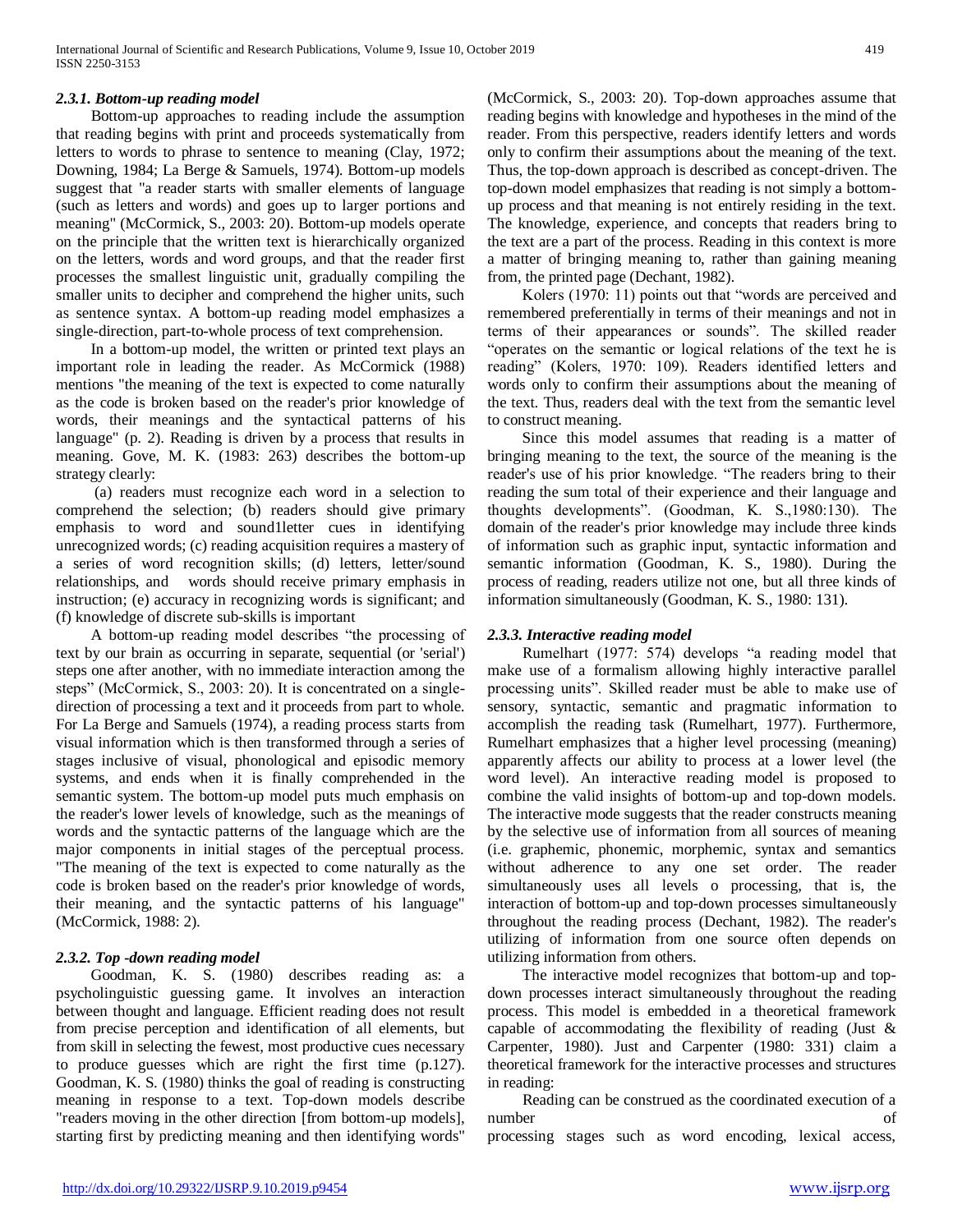assigning semantic roles, and relating the information in a given sentence to previous sentences and previous knowledge.

 Some stages of reading seem to be partially or entirely skipped; some stages seem to be executed out of sequence; and some stages in higher or later levels seem to be able to influence the earlier or lower stages. In discussing Rumelhart's interactive model, McCormick, S. (2003: 20) comments that "readers simultaneously begin word identification and predict meaningwith both happening at the same time; the lower level processes (word identification)and higher level processes (meaning) help each other at the same time". A skilled reader must be able to make use of sensory, syntactic, semantic and pragmatic information to simultaneously and strategically accomplish the reading task. Furthermore, he emphasizes that higher level processing (meaning) apparently affects our ability to process at a lower level (the word level).

 The interactive reading model emphasizes readers' prior knowledge. Rumelhart's model (1977: 589) consists of a set of independent knowledge sources. Each knowledge source contains specialized knowledge about some aspect of the reading process. Readers' comprehension of the text is the final product of simultaneous interaction among all our knowledge sources (Rumelhart, 1977). Dechant (1991: 27) describes the process as one where

 "The reader constructs meaning by the selective use of information from all sources of meaning without adherence to any set order". Since the selective use of information from all sources of meaning is a major point in the interactive model, the development of the reader's prior knowledge is quite important in reading instruction. Prior knowledge may be considered as "what the reader brings to the text, a fund of past linguistic, literary and life experiences"

(Rosenblatt, 1985: 38)

 Prior knowledge is needed to provide the reader with sufficient cues for recognizing words and figuring out the meaning of the text.

## **2.4. Reading strategies**

 Language learning strategies in general and reading strategies in particular have been defined differently by different researchers.

 Winograd & Hare, 1998 (as cited in Anderson, 1999) defined reading strategies as "deliberate actions that learners select and control to achieve desired goal or objectives." According to Paris et al. (1983: 293), reading strategies are "skills under consideration" which closely depend on specific reading contexts as well as readers' awareness, control and intention. A strategic reader is described to have three sources of knowledge: declarative knowledge (what the strategies are), procedural knowledge (how to use the strategies), and conditional knowledge (when and why to use the strategies). Block (1986: 465) suggested that reading strategies indicate "how readers conceive a task, what textual cues they attend to, how they make sense of what they read, and what they do when they do not understand". Barnett (1988) defined reading strategies as the mental operations conducted by readers when they purposely read a text for comprehension. Oxford and Crookall (1989) explained reading strategies as learning

techniques, behaviors, problem-solving skills, or study skills that can lead learners to more effective and efficient learning.

 There have been many attempts in finding the relationship between reading strategies and language proficiency. However, the results were different because of different subjects and different academic settings. Kate Tzu-Ching Chen and Sabina Chia Li Chen (2015) conducted a study about the use of reading strategies among high school students in Taiwan. The findings were that Students had a preference for global reading strategies, followed by problem-solving strategies and support strategies. Another study by Ngan Mai Hoang (2015) at Northumbria university- UK investigated the relationship between reading strategies use and reading proficiency of Vietnamese students in the United Kingdom. The focus of the study was on the correlation between reading strategy use and reading competence, as well as the differences between higherproficiency readers and lower-proficiency readers in terms of strategy utilization. The results show that Vietnamese student were medium strategy users, and there was no statistically significant association between overall strategy use and reading comprehension. Poole (2005) used the Survey of Reading Strategies (SORS) to explore the reading strategies of 248 university ESL students from the Midwest and South of the United States. The results revealed that problem-solving strategies were used with high frequency, while global and support strategies were used with medium frequency. Gorsuch and Taguchi (2008) found that Vietnamese college EFL students mostly used bottom-up, top-down, and cognitive strategies to assist comprehension in repeated reading sessions. Karbalaei (2010) compared reading strategy use in Iranian EFL and Indian ESL college students. They found that Indian ESL students used mostly global and support strategies, as well as metacognitive reading strategies, while Iranian EFL students used mostly problem-solving reading strategies.

 Research in the field of EFL reading has identified some variables that influence the reading process. These variables include strategy choices, background knowledge, and reading proficiency in the first and second languages (Upton & Lee-Thompson, 2001). Of these variables, reading strategy choices is the one most often discussed and studied. Several definitions of foreign language (FL) reading strategies can be found in the literature. Olshavsky (1977) defined FL reading strategies as purposeful means of comprehending the author's message. Wenden (1987) further defined FL reading strategies as problemoriented actions and techniques used to achieve apprehension or production goals. Oxford and Crookall (1989) explained FL reading strategies as learning techniques, behaviors, problemsolving skills, or study skills that can lead learners to more effective and efficient learning. Grabe and Stoller (2001) defined the distinction between skills and strategies. In their definition, a FL reading skill could become a reading strategy when it was used intentionally, and a FL strategy could be relatively automatic in its use by a fluent reader. Using FL strategies has been shown to be a significant and viable approach to developing EFL ability (Day & Bamford, 1998), particularly in foreign language environments with limited sources of second language input, such as Taiwan, Vietnam, Japan, and South Korea. Reading strategies involve how FL readers consider a task, what textual clues they attend to, how much they are aware of what is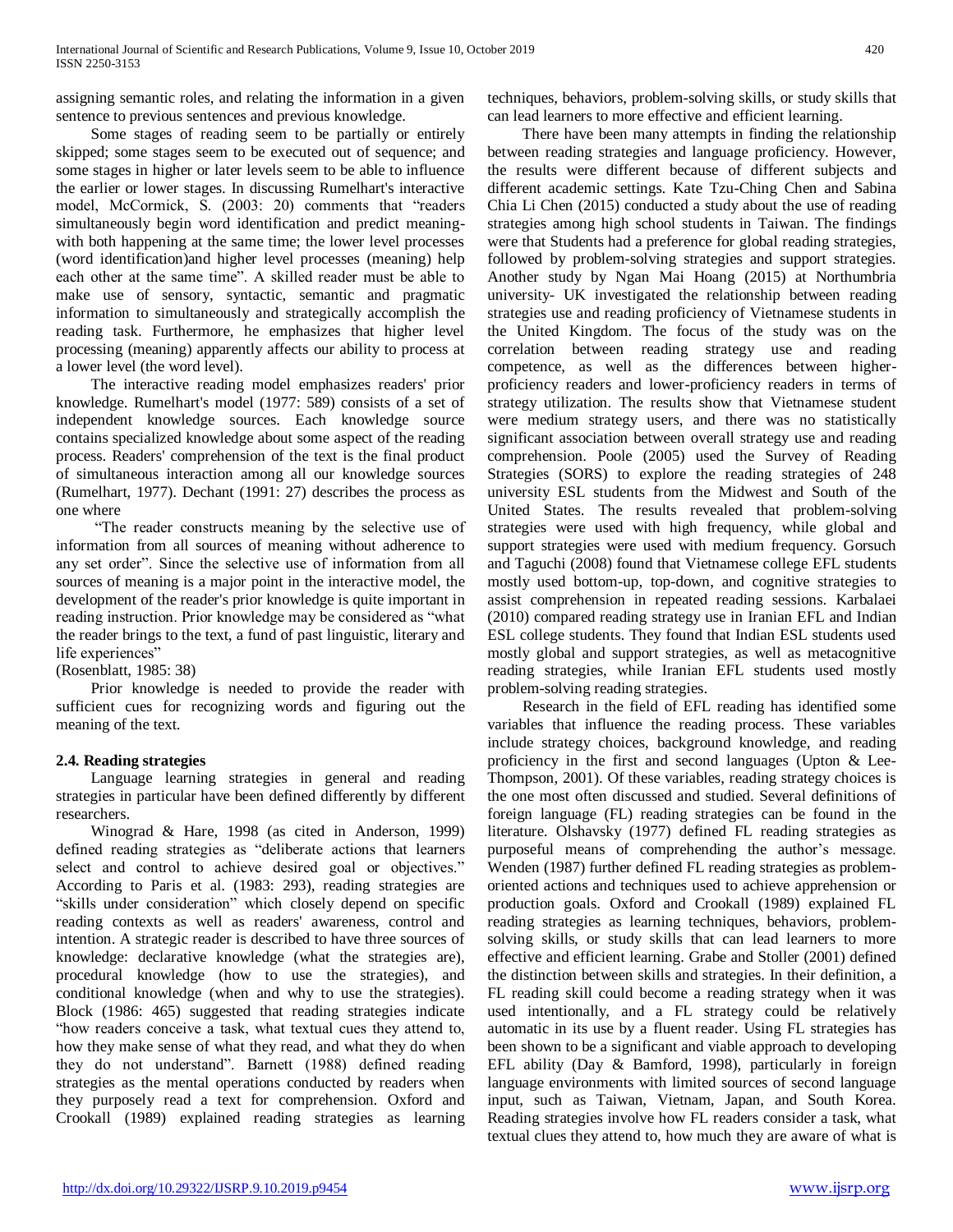read, and how they respond when they do not understand (Block, 1986). O'Malley & Chamot (1990) further explained that FL reading strategies are conscious or unconscious procedures, actions, techniques, or behaviors; readers apply these strategies to problems with their comprehension and interpretation. Carrell, Gajdusek and Wise (1998) described EFL reading strategies as what readers reveal in the ways they manage interactions with the text and how they use strategies to achieve effective reading comprehension. In this research, EFL reading strategies are defined as conscious processes, ones in which readers understand the use of EFL reading strategies as they read the text.

## III. METHODOLOGY

## **3.1. Research design**

 This study adopted both the quantitative and qualitative research approaches to find the answers for the research questions. According to Christenson and Johnson (2008), the qualitative research approach relies on the collection of nonnumerical data, while for Gay et al. (2009) it is the collection, analysis, and interpretation of comprehensive narrative and visual data to gain insight into a particular phenomenon of interest. Best and Kahn (2006) describe the quantitative approach as the collection and analysis of numerical data describe, explain, predict, or control phenomena of interest.

The interpretive qualitative research approach on the other hand, was regarded as most suitable to realize the aims of this study, that is, to investigate the reading difficulties among the students at Thai Nguyen University. It seeks to produce descriptive analysis that emphasizes deep understanding of social phenomena (Creswell & Plan-Clark, 2007). The qualitative method of observation was used to gain insight into the English teaching and general environment classrooms at selected secondary schools, while positivist quantitative approach (Christenson & Johnson, 2008) was used for gathering quantitative data. The combination of research designs for collecting and analyzing data allowed the researcher to gain a more comprehensive insight into the problem under study.

## **3.2. Population**

 The criteria that the researcher used for site selection were related to and appropriate for the research problem and purpose. For this study, students at two institutions were selected. The total number was 75 students. Thirty five of them come from Technical Institution (Natural sciences students, NSs) and forty students come from Pedagogy Institution (Social sciences students, SSs). Both of these institutions belong to Thai Nguyen University.

## **3.3. Data collection instruments**

 The first questionnaire is delivered to all the students to investigate types of difficulties they encounter during the reading comprehension (see appendix A). There are 15 items in the first questionnaire.

 The second instruments used in this study was the Metacognitive Awareness of Reading Strategies Inventory (MARSI) version 1.0, which was originally developed by Mokhtari and Reichard (2002) as a tool to measure native English language learners' awareness of reading strategy usage. Some of the items have been altered or reworded to be closed to the reading texts in school textbook. The MARSI consists of 30 items that measure awareness reading strategies (see appendix B).

 In this questionnaire each item is accompanied with a 5 point Likert scale. 1 means never or almost never do this. 2 means only occasionally do this. 3 means sometimes do this. 4 means usually do this. And 5 means always or almost always do this. The mean scores of 2.4 or below demonstrate low strategy use, 2.5 to 3.4 show moderate strategy use, and 3.5 or above signify high strategy use.

## IV. FINDINGS AND DISCUSSIONS

#### **4.1. Results for research question 1**

 A hundred copies of questionnaire have been delivered to students in two institutions namely Thai Nguyen University of Pedagogy and Thai Nguyen University of Technology. The researcher received 75 valid papers back. There are some students who cannot even specify their problems so they left the column blank. The results of the first questionnaire are as shown in the table 1 below.

| No.              | <b>STATEMENTS</b>                                                            | <b>NSs</b> | <b>SSs</b> |
|------------------|------------------------------------------------------------------------------|------------|------------|
|                  |                                                                              | 35         | 40         |
| 1.               | I have problems understanding technical words in the reading papers.         | 5          | 35         |
|                  |                                                                              | 14.2%      | 87.5%      |
| 2.               | I have problems understanding grammatical points in the reading.             | 28         | 20         |
|                  |                                                                              | 80%        | 50%        |
| 3.               | I have problems inferring information in the reading papers.                 | 15         | 21         |
|                  |                                                                              | 42.8%      | 52.5%      |
| $\overline{4}$ . | I have problems getting the key ideas of the reading papers.                 | 25         | 5          |
|                  |                                                                              | 71.4%      | 12.5%      |
| 5.               | I have problems deducing meaning from context.                               | 27         | 24         |
|                  |                                                                              | 77.1%      | 60%        |
| 6.               | I have problems selecting specific relevant information to answer questions. | 17         | 21         |
|                  |                                                                              | 48.5%      | 52.5%      |
| 7.               | I have problems predicting information from readings.                        | 16         | 22         |
|                  |                                                                              | 45.7%      | 55%        |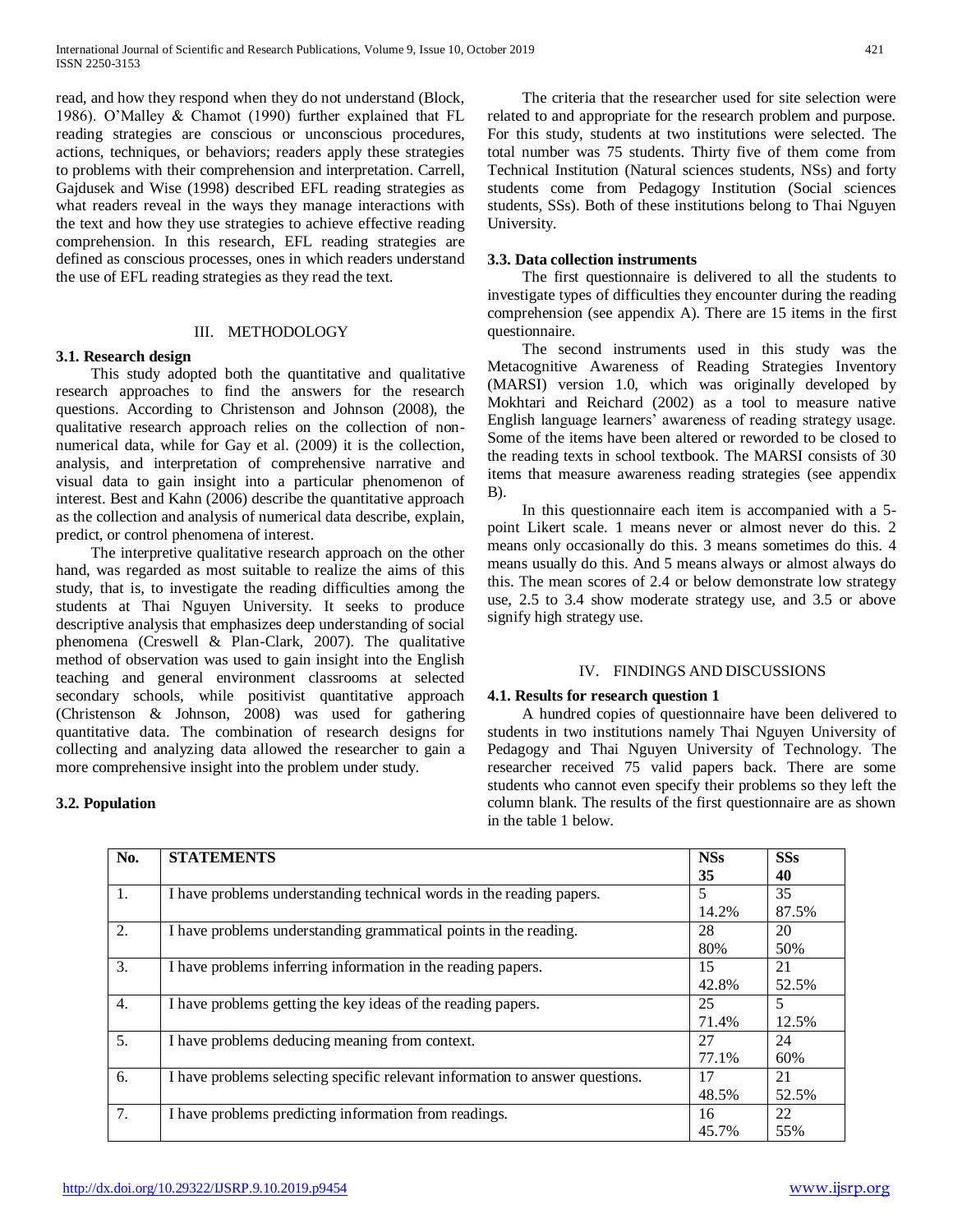| 8.  | I have problems handling lengthy readings.                                       | 10    | 25             |
|-----|----------------------------------------------------------------------------------|-------|----------------|
|     |                                                                                  | 28.5% | 62.5%          |
| 9.  | I have problems in memorizing what I have read before.                           | 6     | $\overline{4}$ |
|     |                                                                                  | 17%   | 10%            |
| 10. | I have problems when reading different subject matters.                          | 12    | 27             |
|     |                                                                                  | 34.2% | 67.5%          |
| 11. | I have problems understanding illustrations given in the reading papers.         | 2     | 28             |
|     |                                                                                  | 5.7%  | 70%            |
| 12. | I have problems understanding variety of pronouns in the reading papers.         | 18    | 20             |
|     |                                                                                  | 51.4% | 50%            |
| 13. | I have problems elaborating, inferring, predicting or summarizing while reading. | 30    | 36             |
|     |                                                                                  | 85.7% | 90%            |
| 14. | I have problems understanding different types of questions                       | 21    | 29             |
|     |                                                                                  | 60%   | 72.5%          |
| 15. | I have problems reading under time pressure.                                     | 23    | 35             |
|     |                                                                                  | 65.7% | 87.5%          |

*Table 1: Difficulties experienced by NSs and SSs*

## **4.2. Results for research question 2**

 The descriptive statistics (Table 2) shows that most of the strategies are reported using at moderate and high level, except for GRS2, GRS3 and PSRS3 (M<2.5). The most preferred strategies include PSRS7 "*When text becomes difficult, I re-read to increase my understanding*", PSRS8 "*I try to guess the meaning of unknown words or phrases*", SRS1"*I take notes while reading to help me understand what I read*", SRS2 "*When text becomes difficult, I read aloud to help me understand what I*  **Descriptive Statistics** 

*read*", SRS6 "*I use reference materials such as dictionaries to help*", SRS7 "*I paraphrase (restate ideas in my own words) to better understand what I read*", SRS9 "*I ask myself questions I like to have answered in the text*" (M>3.5). The least preferable strategies include GRS2 "*I think about what I know to help me understand what I read*" and GRS3 "*I preview the text to see what it's about before reading it*" (M<2.4)

|                   | Ń  | Minimum | Maximum | Mean | <b>Std. Deviation</b> | Variance |
|-------------------|----|---------|---------|------|-----------------------|----------|
| GRS1              | 75 |         |         | 3.12 | 1.542                 | 2.377    |
| GRS2              | 75 |         |         | 2.19 | .940                  | .884     |
| GRS3              | 75 |         |         | 2.12 | .958                  | .918     |
| GRS4              | 75 |         |         | 2.97 | 1.385                 | 1.918    |
| GRS5              | 75 |         |         | 2.85 | 1.430                 | 2.046    |
| GRS6              | 75 |         |         | 3.28 | .938                  | .880     |
| GRS7              | 75 |         |         | 3.15 | 1.402                 | 1.965    |
| GRS8              | 75 |         |         | 3.47 | .920                  | 847      |
| GRS9              | 75 |         |         | 3.49 | .876                  | .767     |
| GRS <sub>10</sub> | 75 |         |         | 3.71 | 731                   | 534      |
| GRS11             | 75 |         |         | 3.40 | 870                   | .757     |
| GRS12             | 75 |         |         | 3.37 | .897                  | .805     |
| GRS13             | 75 |         |         | 3.40 | .885                  | .784     |
| PSRS1             | 75 |         |         | 2.69 | 1.013                 | 1.026    |
| PSRS2             | 75 |         |         | 3.24 | .956                  | .915     |
| PSRS3             | 75 |         |         | 2.47 | 1.031                 | 1.063    |
| PSRS4             | 75 |         |         | 2.75 | 1.116                 | 1.246    |
| PSRS5             | 75 |         |         | 2.71 | 1.075                 | 1.156    |
| PSRS6             | 75 |         |         | 2.87 | 1.166                 | 1.360    |
| PSRS7             | 75 |         |         | 3.67 | .935                  | 874      |
| PSRS8             | 75 |         |         | 3.64 | .939                  | 882      |
| SRS1              | 75 |         |         | 3.77 | 924                   | .853     |
| SRS <sub>2</sub>  | 75 |         |         | 3.71 | 882                   | .778     |
| SRS3              | 75 |         |         | 2.92 | 1.440                 | 2.075    |
| SRS4              | 75 |         |         | 3.07 | 1.536                 | 2.360    |
| SRS5              | 75 |         |         | 3.05 | 1.506                 | 2.267    |
| SRS6              | 75 |         |         | 3.84 | .855                  | .731     |
| SRS7              | 75 |         |         | 3.88 | .900                  | .810     |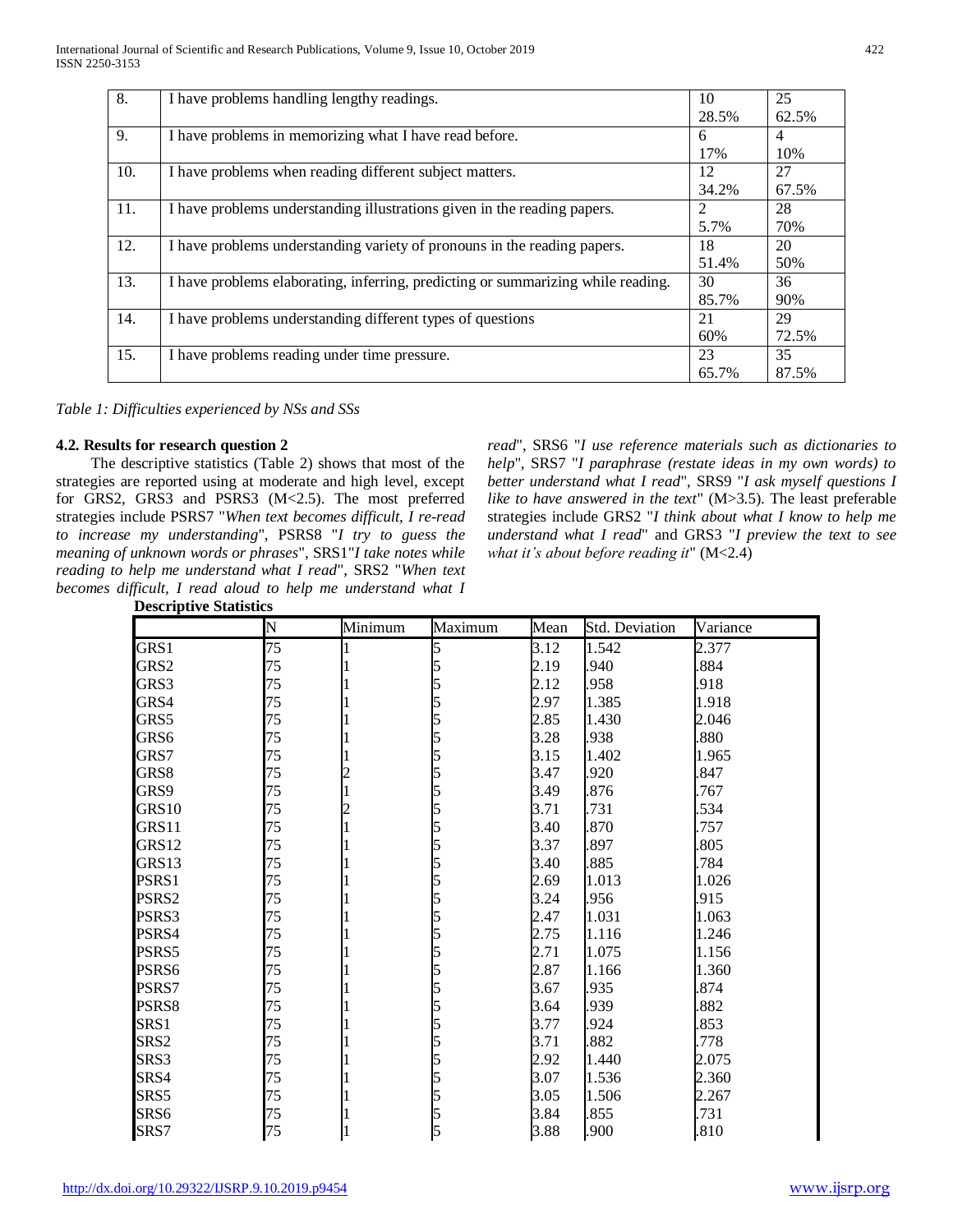| SRS8    | t c<br>ر ، |  | ר ה<br>ل∟.∠ا | 1.503 | 2.259 |  |
|---------|------------|--|--------------|-------|-------|--|
| SRS9    | 75<br>ر ،  |  | 2 70<br>J. I | .890  | .792  |  |
| Valid N | 75<br>ر_.  |  |              |       |       |  |

*Table 2: Descriptive statistics of the mean scores of the use of reading strategies*

#### **4.3 Discussions of the findings**

 The findings from the first questionnaires indicate that students of natural sciences find it difficult to elaborate, inferring, predicting and summarizing while reading (30/35). The problem of deducing meaning from context took up of 77.1 % of the survey. The problems of understanding different types of questions and getting the key ideas of the reading accounted for 60% and 71% respectively. The results also revealed some figures of difficulties for social science students. The problem of understanding technical terms accounted for 87.5%. The second problem for this group of students is that they are always under time-pressure while doing reading tasks (87.5%). It is similar to those of natural science students, the problem of elaborating, inferring, predicting and summarizing took up 90%. From the figures, we should say that the strategies of predicting in context should be the highlight for both of these groups. In terms of getting the key ideas of the reading, there was a huge different between groups; 71.4 % for natural science students, while the figure for social science was only 12.5%. There was also a noticeable difference between understanding illustrations in these groups (5.7% for natural students and 70% for social science students)

 The statistics from SPSS in table 2 show that the most preferable and the least preferable match well with the difficulties they stated in the first questionnaire. For the GRS2, this is one of the strategies that connect the schemata and the current reading task. However, the background knowledge is limited so students find it difficult to comprehend the passage. GRS3 requires students to follow the top-down reading model. However, they focus on the minor details then miss the overall understanding. For the most preferable strategies which include PSRS7 and SRS6, students re-read and use references while they are reading. This leads to time pressure. These activities are timeconsuming, if learners are unable to guess the meaning or grasp the key ideas that will limit their understanding in a time allowance. However, there is contradict between what they said in the first questionnaire and the reported strategy used in PSRS8. This might be that they do not really guess the meaning but they said that they used this strategy more just because it sounds like a good strategy. The PSRS7; PSRS8; SRS1; SRS2; SRS6; SRS7; SRS9 are reported with high frequency of using 3.67; 3.64; 3.77; 3.71; 3.84; 3.88; 3.79 respectively. These strategies require time to do the tasks. It is appropriate with answers in the research question 1 (*I have problem reading under time pressure during readings*) (65.7% and 87.5%).

#### **REFERENCES**

[1] Aebersold, J., & Field, M.L. (1997). From Reader to Reading Teacher: Issues and Strategies for Second Language Classrooms. Cambridge, Cambridge UP.

- [2] Alderson, J. C. (1999). Reading in a foreign language: A reading problem or a language problem. In Alderson, J. C. & A. H. Urquhart (eds.). Reading in a foreign language. London and New York: Longman, pp. 1-27.
- [3] Barnett, M. A. (1988). Reading through context: How real and perceived strategy use affects L2 comprehension. *Modern Language Journal*, 72, 150- 162.
- [4] Best, J. W., & Kahn, J. V. (2006). *Research in Education* (10th ed.). Boston: Pearson Education, Inc.
- [5] Block, E. (1986). The comprehension strategies of second language readers. TESOL Quarterly, 20, 463-494.
- [6] Carrell, P. L., Gadjusek, L., & Wise, T. (1998). Metacognition and EFL/ESL reading. Instructional Science, 26, 97-112.
- [7] Christenson, L. & Johnson, B. (2008). Education Research: qualitative, quantitative and mixed approaches  $(3<sup>rd</sup>$  ed.). Los Angeles, USA: Sage.
- [8] Clarke, D. F. & Silberstein, S. (1977). Guessing the meanings of words from context: Strategy and techniques. System, 8(2), pp. 211-220
- [9] Clay, M. M. (1972). Reading: *The patterning of complex behavior*. Auckland, Newzealand: Heinemann.
- [10] Cogmen, S., & Saracaloglu, A. S. (2009). Students' usage of reading strategies in the faculty of education. Procedia Social and Behavioral Sciences, 1, 248-251.
- [11] Creswell, J., & Plano Clark, V. (2007). *Designing and Conducting Mixed Methods* Research. Thousand Oaks, CA: Sage
- [12] Day, R., & Bamford, J. (1998). Extensive reading in the second language classroom. New York: Cambridge University Press.
- [13] Dechant, E. (1991). Understanding and teaching reading: An interactive model. Hillsdale, NJ: Lawrence Erlbaum.
- [14] Downing, J. (1984). Task awareness in the development of reading skill. In J. Downing & R. Valtin (Eds.), *Language awareness and learning to read* (pp. 27-55). New York: Springer-Verlag.
- [15] Elizabeth S. Pang, Muaka A., Elizabeth B. Bernhardt & Michael L. Kamil. (2003). Teaching Reading. Educational Practices Series. Retrieved from: http://www.ibe.unesco.org/International/Publications/EducationalPractices/ EducationalPracticesSeriesPdf/ prac12e.pdf.
- [16] Fries, E. B. (1972). *1000 instant words*: The most common words for teaching reading, writing, and spelling. Westminster, CA: Teacher-Created Resources.
- [17] Grabe, W., & Stoller, F. L. (2001). *Teaching and Researching Reading*. London: Pearson Education.
- [18] Grabe, William. (1991). Current developments in second language reading research. TESOL Quarterly. 25 (3): 375-406.
- [19] Gove, M. K. (1983). Clarifying teacher's beliefs about reading. *The reading teacher*, 37, 261-266.
- [20] Goodman, K. (1970). Reading: A psycholinguistic guessing game. In Brown, H. D. (3rd ed.), *Teaching by principles*: *An interactive approach to language pedagogy* (pp.357-389).
- [21] Gunderson, L. (2009). ESL (ELL) Literacy Instruction: A Guidebook to Theory and Practice (2nd Ed.). New York and London: Routledge.
- [22] Hung, N.M. & Ngan, M.H. (2015). The Important of Vocabulary in Language Learning and How to be Taught. International Journal of Teaching and Education. Vol. 3, No.3. DOI: 10.20472/TE.2015.3.3.002
- [23] Johnson, E. S., Pool, J. L. & Carter, G. M. (2013). The Use and Effectiveness of a Targeted Math Intervention for Third Graders. Retrieved from [https://journals.sagepub.com/doi/abs/10.1177/105](https://journals.sagepub.com/doi/abs/10.1177/1053451212462882) [3451212462882](https://journals.sagepub.com/doi/abs/10.1177/1053451212462882)
- [24] Johnston, P., & Byrd, M. (1983). Basal readers and the improvement of reading comprehension ability. In J. A. Niles & L.A. Harris (Eds.). Search for meaning in reading, language processing and instruction. 32nd Yearbook of the National Reading Conference (pp. 140-147). Rochester, NY: National Reading Conference.
- [25] Just, M. A., & Carpenter, P. A. (1980). A theory of reading: From eye fixations to comprehension. *Psychological Review*, 87(4), 329-354.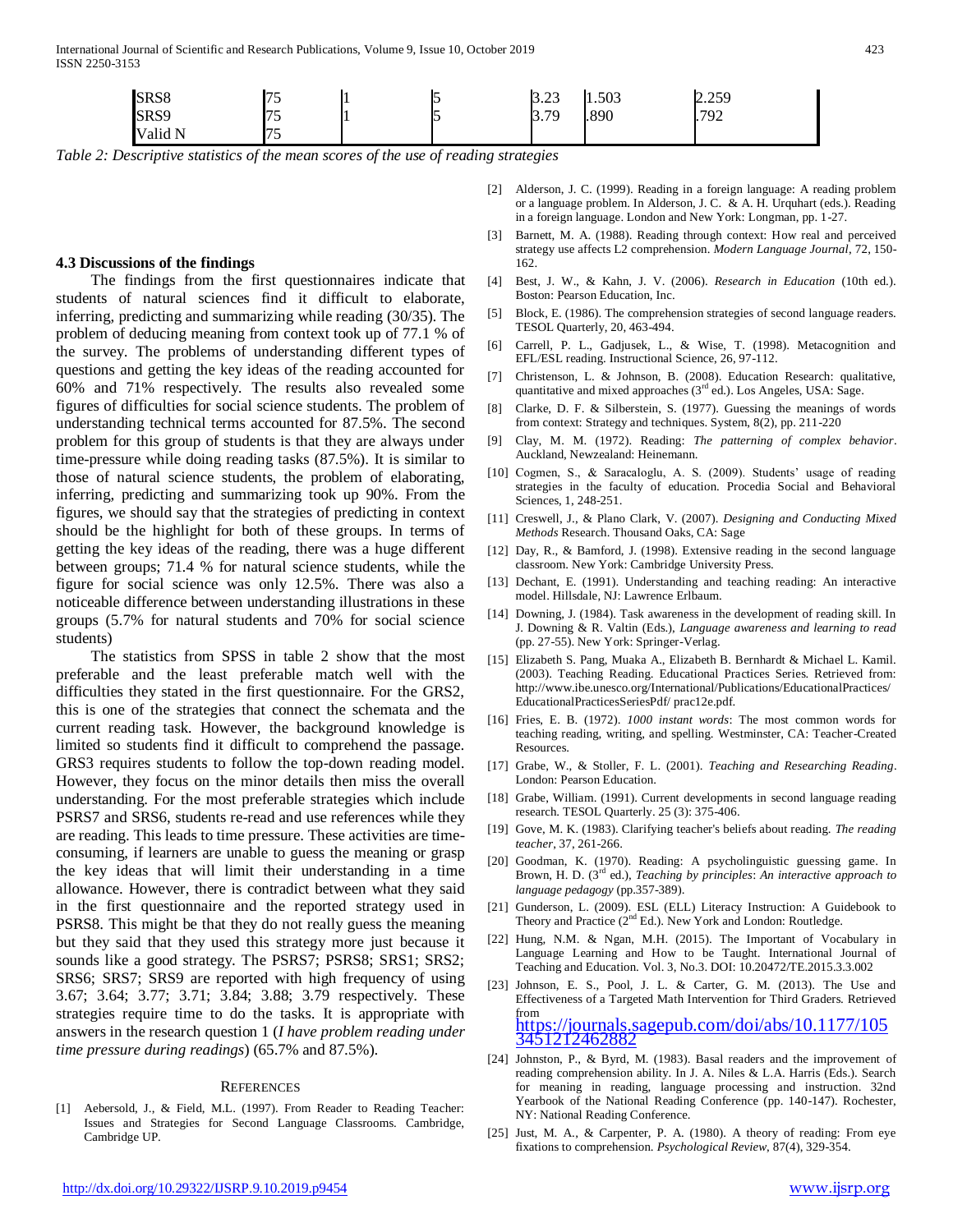- [26] Karbalaei A. (2010). A Comparison of the Metacognitive Reading Strategies Used by EFL and ESL Readers. *The Reading Matrix*, 10(2), 165- 180.
- [27] Kate Tzu-Ching, Chen & Sabina Chia Li, Chen. (2015). The Use of EFL Reading Strategies among High School Students in Taiwan. *The Reading Matrix: An International Online Journal*, Volume 15(2).
- [28] Kintsch, W. (1998). *Comprehension: A paradigm for cognition.* New York: Cambridge University Press.
- [29] Kolers, P. A. (1970). Three stages of reading. In H. Levin & J. P. Williams (Eds.). *Basic studies on reading* (pp. 90–118). New York: Basic Books.
- [30] La Berge, D., & Samuels, S. J. (1974). Toward a theory of automatic information processing in reading. *Cognitive Psychology*, 6,293 -323.
- [31] Lado, R. (1964). Massive vocabulary expansion in a foreign language beyond the basic course: The effects of stimuli, timing and order of presentation. Washington, D.C.: U.S. Department of Health, Education, and Welfare, Project No. 5-1095.
- [32] Lunzer, E.A. & Dolan, T. & Wilkinson, J.E. (1976). The effectiveness of measures of operativity, language and short-term memory in the prediction of reading and mathematical understanding. British Journal of Education Psychology, 46, 295-305.
- [33] Maarof, N., & Yaacob, M. (2011). Meaning-making in the first and second language: reading strategies of Malaysian students. Procedia Social and Behavioral Sciences, 12, 211-223.
- [34] McCormick, S. (2003). *Instructing students who have literacy problems*  (4th ed.). Upper Saddle River, NJ: Merrill Prentice Hall.
- [35] Mokhtari, K., & Reichard, C. A. (2002). Assessing Students' Metacognitive Awareness of Reading Strategies. *Journal of Educational Psychology*, 94(2), 249-259.
- [36] Olshavsky, J. E. (1976-1977). Reading as problem solving: An investigation of strategies. *Reading Research Quarterly*, 12(4), 654-674.
- [37] O´Malley, J. M., & Chamot, A. U. (1990). *Learning strategies in second language acquisition*. Cambridge: Cambridge University Press.
- [38] Oxford, R., & Crookall, D. (1989). Research on language learning strategies: Methods, findings, and instructional issues. *Modern Language Journal*, 73(4), 404-419.
- [39] Paris, S. G., Lipson. M. Y. & Wixson, K. K. (1983). Becoming Strategic Reader. *Contemporary Educational Psychology*, 8, 293-316.
- [40] Poole A, et al. (2005). A global view of CK2 function and regulation. Mol Cell Biochem 274(1-2):163-70
- [41] Rivers, W. M. (1968). *Teaching foreign language skills* (2<sup>nd</sup> ed.). Chicago: University of Chicago Press.
- [42] Rumelhart, D. E. (1977). Toward an interactive model of reading. In S. Dornic (Ed.). *Attention and performance:* VI (pp.575-603). Hillsdale, NJ: Lawrence Erlbaum.
- [43] Slavin, R., E., & Cheung, A. (2005). A Synthesis of research on language of reading instruction for English language learners. Review of Educational Research, 75(2), 247- 284.
- [44] Taguchi, N. (2008). The Role of Learning Environment in the Development of Pragmatic Comprehension: A Comparison of Gains between EFL and ESL Learners. Studies in Second Language Acquisition, Vol, 30(4), pp.423- 452.
- [45] Upton, T. A., & Lee-Thompson, L. C. (2001). The role of the first language in second language reading. SSLA, 23, 469-495.
- [46] Yukselir, C. (2014). An investigation into EFL prep-class students' academic emotions. *Journal of Language and Linguistic Studies*, 10(2), 100-119; 2014
- [47] Wenden, A. L., & Rubin, J. (1987). *Learner Strategies in Language Learning*. Englewood Cliffs, NJ: Prentice-Hall.
- [48] Widdowson, H. G. (1978). *Teaching Language as Communication*. Oxford University Press.
- [49] Zoghi, M., Mustapha, R., Rizan, N., & Maasum, M. (2010). Looking into EFL reading comprehension. Procedia Social and Behavioral Sciences, 7(C), 439-445.

#### **AUTHORS**

**First Author** – - Dr. Ngo Thi Bich Ngoc is currently a lecturer of English at Thai Nguyen University of Education. She earned her bachelor degree in English Language Teaching at Thai Nguyen University and the degree of Master in Applied Linguistics at Laguna University, The Philippines. She did a dissertation on English Language Teaching Methodology at Batangas State University, The Philippines and was awarded Ph.D degree in 2015. Her research interest consist of Language teaching, Curriculum development and Language Assessment.

**Second Author – -** Dr. Hoang Huong Ly is currently a lecturer of English at Thai Nguyen University of Technology. She earned her bachelor degree in English Language Teaching at Thai Nguyen University and the degree of Master of Applied Linguistics majoring in TESOL at La Trobe University, Australia. She holds the degree of Ph,D in English Language and Literature at Batangas State University, The Philippines. Her interests include English Phonetics and Phonology, Writing Skills and Teaching Methodology..

## **APPENDICES**

| No. | <b>STATEMENTS</b>                                                    | <b>NSs</b> | <b>SSs</b> |
|-----|----------------------------------------------------------------------|------------|------------|
| 1.  | I have problems understanding technical words in the reading papers. |            |            |
| 2.  | I have problems understanding grammatical points in the reading.     |            |            |
| 3.  | I have problems inferring information in the reading papers.         |            |            |
| 4.  | I have problems getting the key ideas of the reading papers.         |            |            |
| 5.  | I have problems deducing meaning from context.                       |            |            |

#### **Appendix A: Questionnaire for reading difficulties**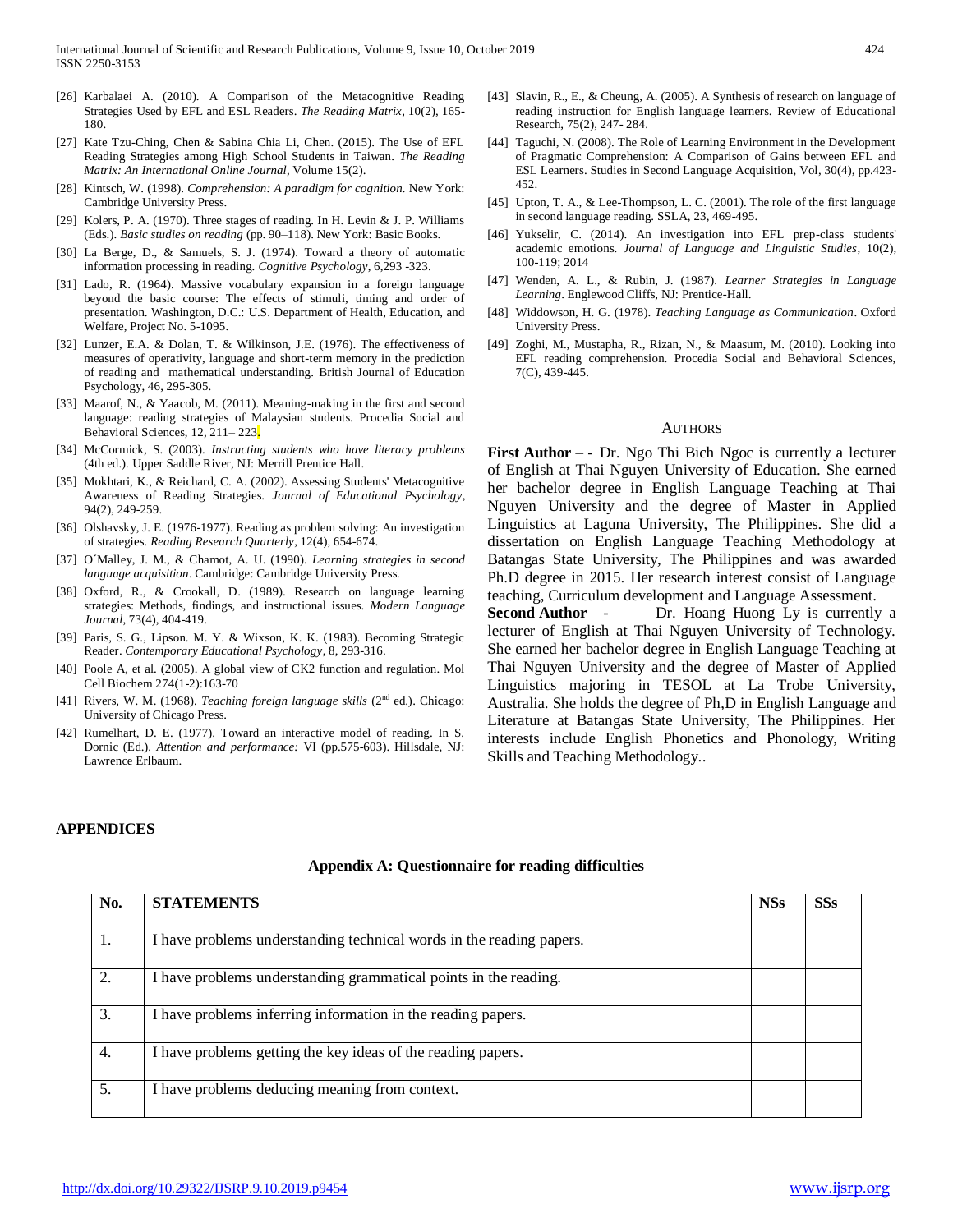| 22JU-JIJJ |                                                                              |  |
|-----------|------------------------------------------------------------------------------|--|
| 6.        | I have problems selecting specific relevant information to answer questions. |  |
| 7.        | I have problems predicting information from readings.                        |  |
| 8.        | I have problems handling lengthy readings.                                   |  |
| 9.        | I have problems in memorizing what I have read before.                       |  |
| 10.       | I have problems when reading different subject matters.                      |  |
| 11.       | I have problems understanding illustrations given in the reading papers.     |  |
| 12.       | I have problems understanding variety of pronouns in the reading papers.     |  |
| 13.       | I have problems elaborating, inferring, predicting while reading.            |  |
| 14.       | I have problems understanding different types of questions                   |  |
| 15.       | I have problems reading under time pressure.                                 |  |
|           |                                                                              |  |

## **Appendix B: Metacognitive Awareness of Reading Strategies Inventory (MARSI) Version 1.0** (Kouider Mokhtari and Carla Reichard © 2002)

| <b>STRATEGIES</b>                                                                |              |                |                |                |                |
|----------------------------------------------------------------------------------|--------------|----------------|----------------|----------------|----------------|
| I have a purpose in mind when I read.                                            | 1            | 2              | 3              | $\overline{4}$ | 5              |
| I think about what I know to help me understand what I read.                     | 1            | 2              | 3              | $\overline{4}$ | 5              |
| I preview the text to see what it's about before reading it.                     | 1            | 2              | 3              | $\overline{4}$ | 5              |
| I think about whether the content of the text fits my reading purpose.           | $\mathbf{1}$ | $\overline{2}$ | $\overline{3}$ | $\overline{4}$ | 5              |
| I skim the text first by noting characteristics like length and organization.    | $\mathbf{1}$ | $\overline{2}$ | 3              | $\overline{4}$ | 5              |
| I decide what to read closely and what to ignore.                                | 1            | 2              | $\overline{3}$ | $\overline{4}$ | 5              |
| I use tables, figures, and pictures in text to increase my understanding.        | 1            | 2              | 3              | $\overline{4}$ | 5              |
| I use context clues to help me better understand what I'm reading.               | 1            | 2              | 3              | $\overline{4}$ | $\overline{5}$ |
| I use typographical aids like bold face and italics to identify key information. | $\mathbf{1}$ | $\overline{2}$ | $\overline{3}$ | $\overline{4}$ | 5              |
| I critically analyze and evaluate the information presented in the text.         | 1            | $\overline{2}$ | 3              | $\overline{4}$ | $\overline{5}$ |
| I check my understanding when I come across conflicting information.             | $\mathbf{1}$ | $\overline{2}$ | $\overline{3}$ | $\overline{4}$ | $\overline{5}$ |
| I try to guess what the material is about when I read.                           | $\mathbf{1}$ | $\overline{2}$ | 3              | $\overline{4}$ | 5              |
| I check to see if my guesses about the text are right or wrong.                  | 1            | 2              | 3              | $\overline{4}$ | 5              |
|                                                                                  |              |                | <b>SCALE</b>   |                |                |

## **PART A: GLOBAL READING STRATEGIES**